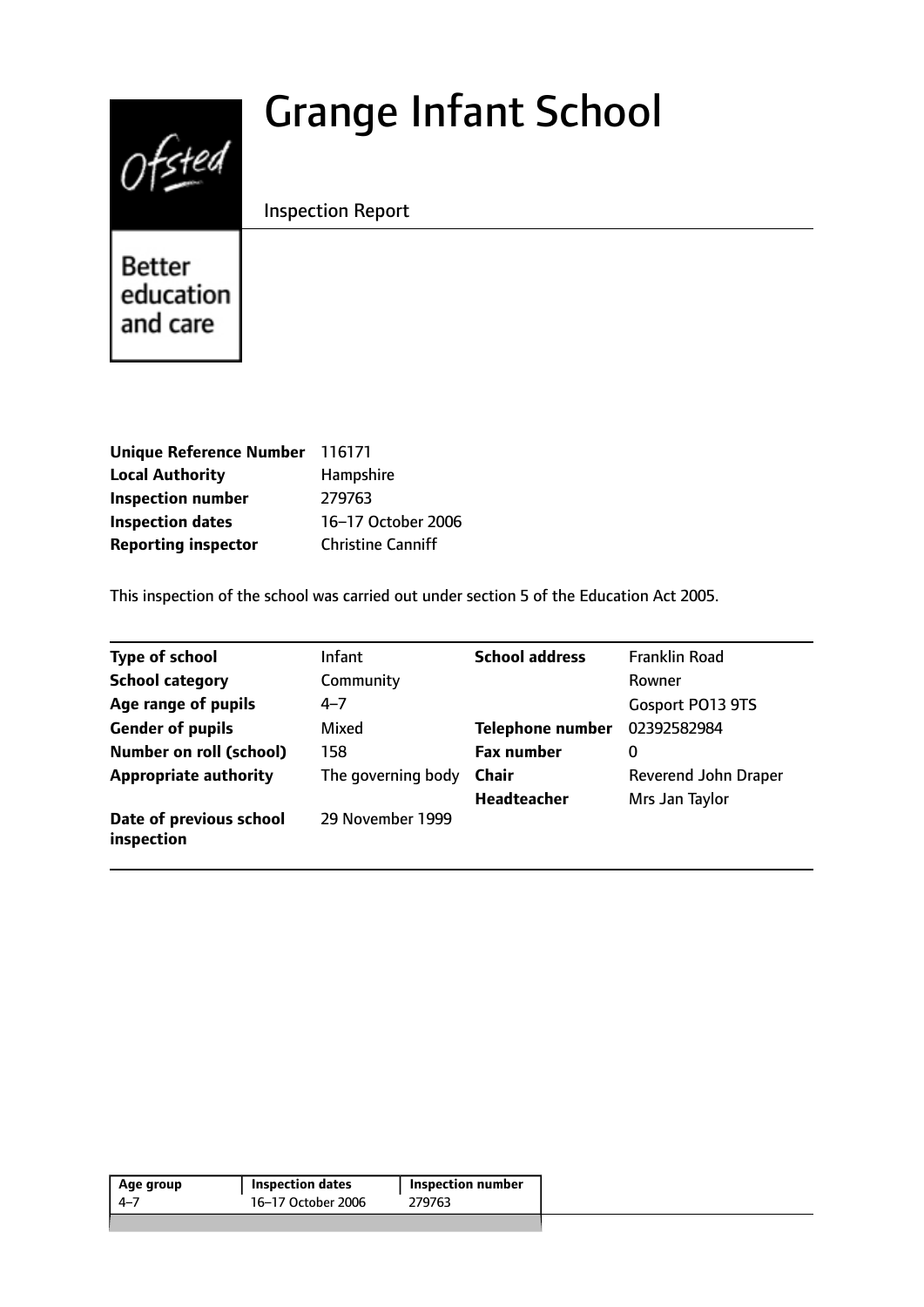© Crown copyright 2006

Website: www.ofsted.gov.uk

This document may be reproduced in whole or in part for non-commercial educational purposes, provided that the information quoted is reproduced without adaptation and the source and date of publication are stated.

Further copies of this report are obtainable from the school. Under the Education Act 2005, the school must provide a copy of this report free of charge to certain categories of people. A charge not exceeding the full cost of reproduction may be made for any other copies supplied.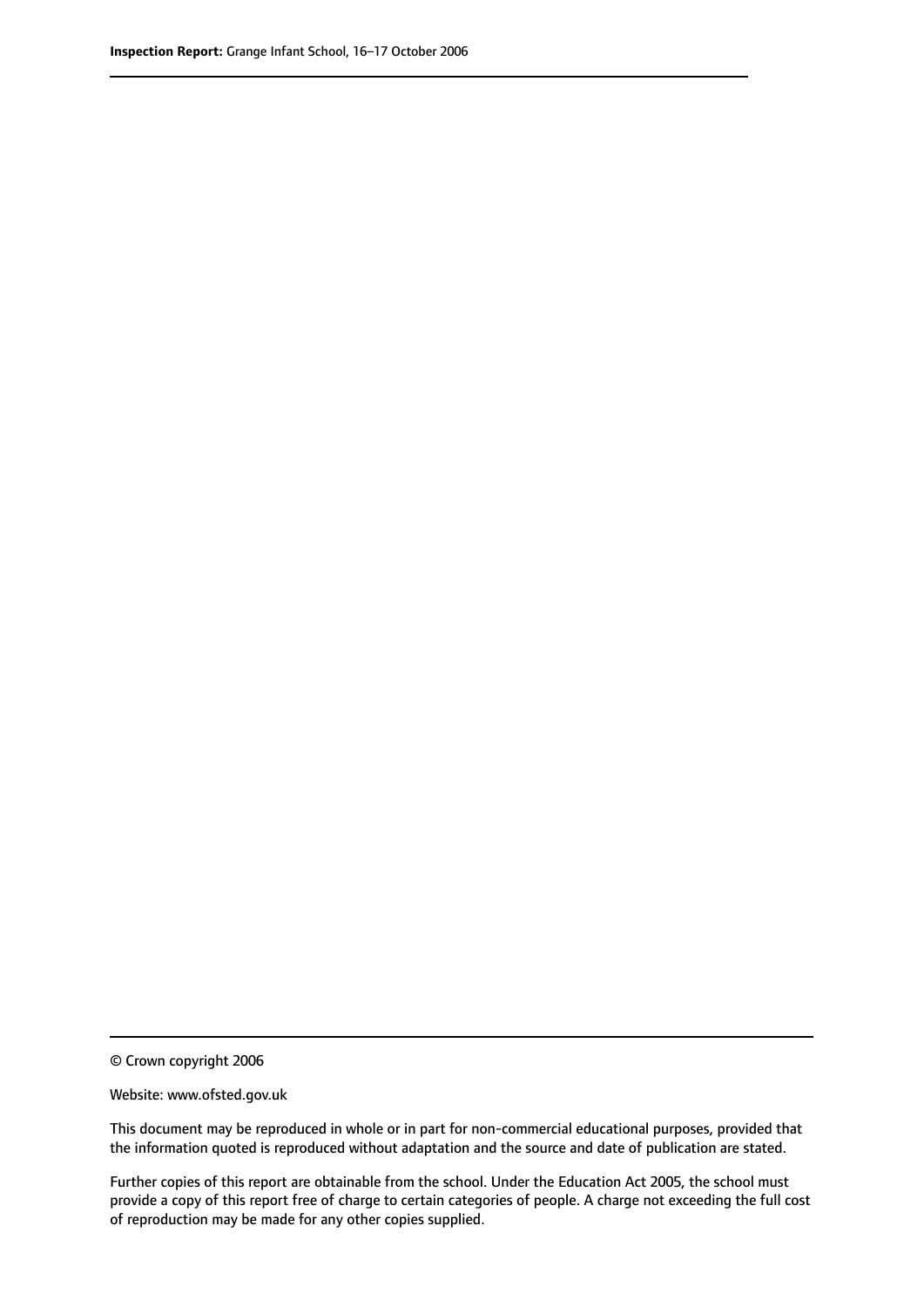# **Introduction**

The inspection was carried out by two Additional Inspectors.

### **Description of the school**

The school is similar in size to most schools, although the number of pupils on roll has fallen recently. Most pupils are of white British heritage and few speak English as an additional language. Deprivation is higher than found in most schools and more pupils than usual have learning difficulties or disabilities. A high number of pupils join the school at intermittent times throughout the school year reflecting the high proportion of families of military personnel.

#### **Key for inspection grades**

| Grade 1 | Outstanding  |
|---------|--------------|
| Grade 2 | Good         |
| Grade 3 | Satisfactory |
| Grade 4 | Inadequate   |
|         |              |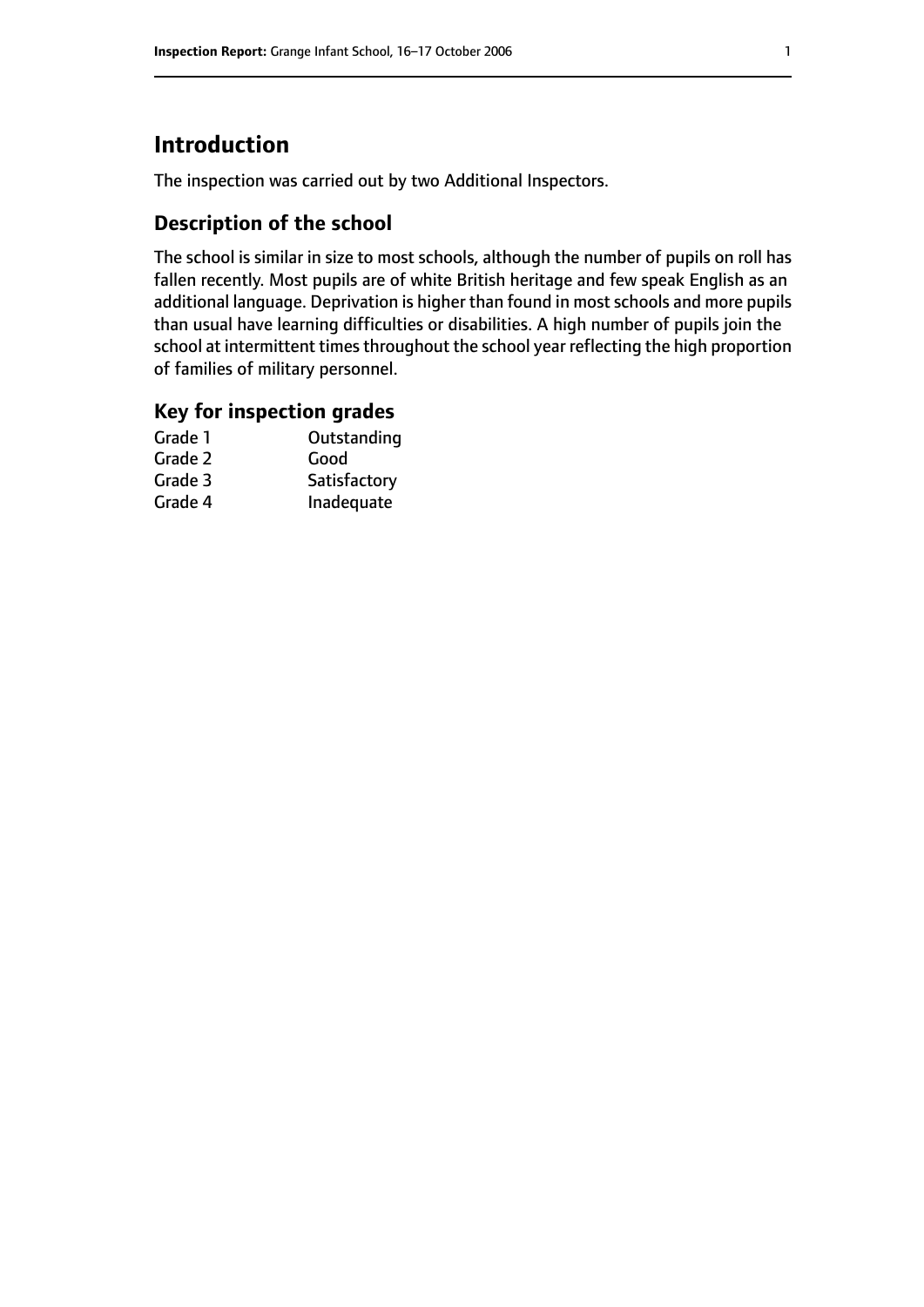# **Overall effectiveness of the school**

#### **Grade: 3**

Grange Infants provides its pupils with a satisfactory education. Standards are close to average by the end of Year 2 and pupils' achievement is satisfactory. It is an improving school because the headteacher is now giving a clear and accurate direction for its work.

When children start school many have skills that are below those expected for their age. They make good progress and the Foundation Stage prepares them well for their next stage of learning. In Years 1 and 2, pupils make satisfactory progress. Pupils achieve best of all in reading which has been a focus of school improvement. However, still too few pupils reach above average levels in reading, writing and mathematics.

Children in the Foundation Stage make particularly good progress in their personal, social and emotional development. They work well together and develop positive attitudes to their work. These good habits continue throughout the school and help prepare pupils for their future learning. Pupils develop good personal skills. They behave well and are enthusiastic in lessons because they enjoy being at school. This view is confirmed by the overwhelming majority of parents. 'Our daughter in extremely happy, and so are we', wrote one parent. Another strong aspect of pupils' personal development is their knowledge of healthy eating. The curriculum is good and is enhanced by a good range of additional activities which add to pupils' enjoyment.

The school puts the welfare of its pupils at the heart of its work and gives them a very good standard of care and welfare. Good relationships between adults and pupils foster confidence and trust. As a result pupils say that they are well cared for and feel safe and secure.

Teaching is satisfactory. Lessons are well prepared and teachers aim to make learning fun. However, teachers do not consistently set work that matches all pupils' abilities.

Leadership and management are satisfactory. The headteacher leads her staff well. The senior management team know what needs to be done to improve the school. The teamwork and commitment shown by all staff are positive features of the school. Everyone, including the new team leaders, support staff, administrative staff and mid-day supervisors is now more involved in helping to bring about the planned improvements.

Monitoring and evaluation of standards and achievement are not yet sufficiently rigorous because the school does not have reliable data to demonstrate pupils' progress through Years 1 and 2. As a result the school's targets have not been challenging enough, particularly for the more able pupils. A start has been made on tracking pupils' progress more accurately. However, these arrangements are not yet fully established and have not yet made an impact on standards and achievement.

#### **What the school should do to improve further**

• Ensure that pupils' progress is monitored more regularly, new targets are identified and appropriately challenging work is set.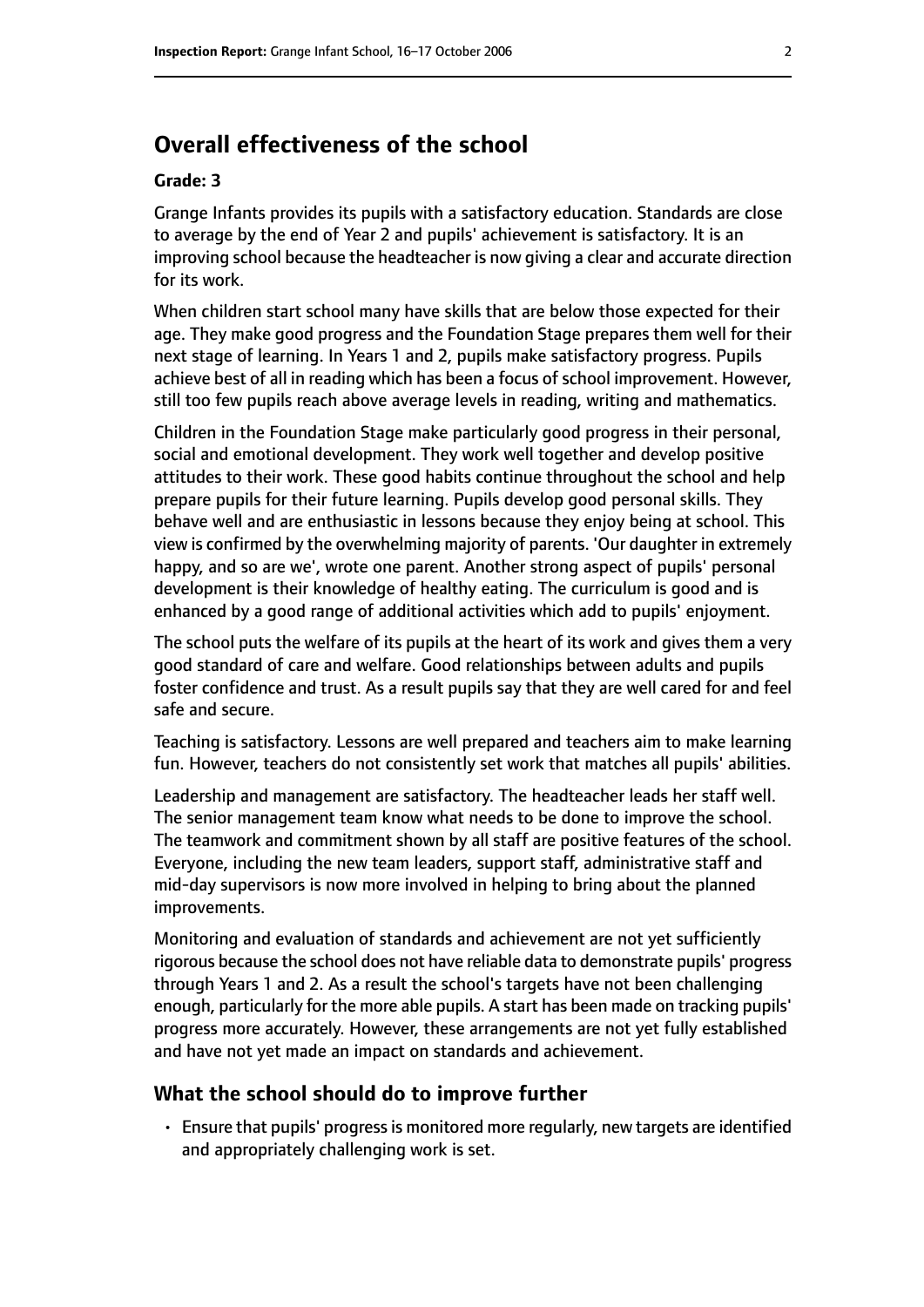• Make teaching more consistent by ensuring that pupils know what they are to learn and how they can improve their work.

## **Achievement and standards**

#### **Grade: 3**

Pupils' achievement is satisfactory. The attainment of many children when they join the school is below average. Children make a good start to their education because the Foundation Stage caters well for them. The effective teaching and appropriate emphasis on personal, social and emotional development enable the children to develop good attitudes to learning and make good progress towards the targets expected for their age.

In Years 1 and 2, pupils make steady progress. Standards are close to average by the end of Year 2. Pupils do better in reading than in mathematics and this reflects the school's improved emphasis on the teaching of reading skills. Although the majority of Year 2 pupils achieve their targets, too few move on to the higher levels in reading, writing and mathematics. This is because teachers do not track pupils' progress regularly enough to identify their changing needs and challenge them at the right level. Pupils with learning difficulties and disabilities make good progress towards the targets in their individual education plans. There are no significant differences in the progress made by boys and girls.

## **Personal development and well-being**

#### **Grade: 2**

Personal development and well-being are good. Pupils say they feel safe and are happy. They enjoy learning and feel valued. They are increasingly learning how to be independent learners. As one parent wrote, 'the school has helped my son learn, and he really looks forward to going to school'. Attendance is satisfactory. Pupils' spiritual, moral and social education is good. They make the most of the very good opportunities provided to learn about their own and others cultures.

Pupils have a good understanding of healthy lifestyles - they look forward to their daily fruit, and drink water regularly. At break times they are active and since the last inspection good improvement has taken place in the teaching of physical education. Pupils make a good contribution to their school community when they volunteer to be monitors and when they raise and discuss issues affecting the school during 'Talk Time'. They understand the importance of keeping safe. Their suggestions about playground safety have been acted upon and they now act as'cone monitors' to ensure no pupils stray from the play area. They carry out public performances and raise money for charities. Their basic skills, including information and communication technology (ICT) skills are contributing to a satisfactory preparation for future life.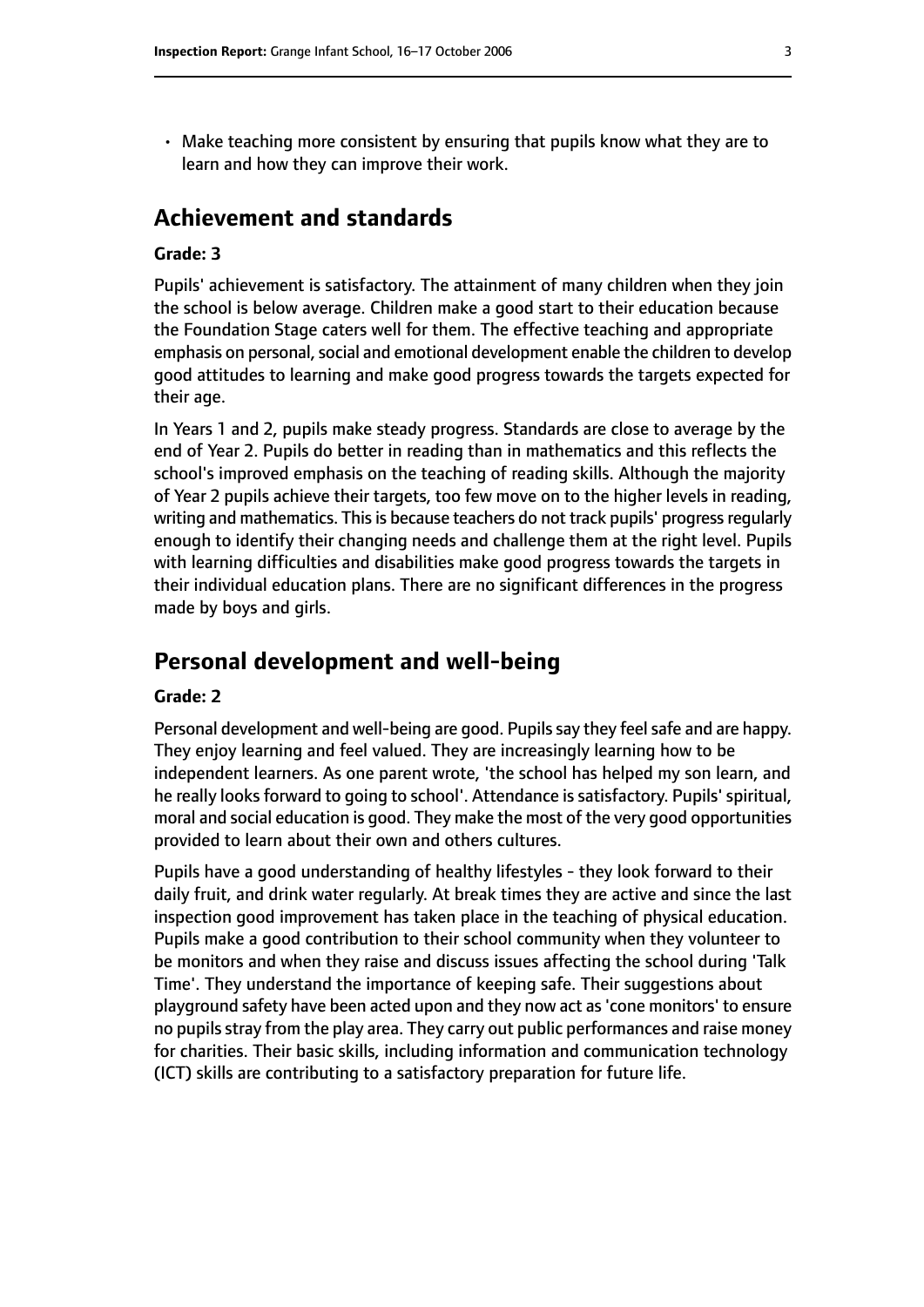# **Quality of provision**

#### **Teaching and learning**

#### **Grade: 3**

Teaching and learning are satisfactory. There is a good working environment in classrooms because of the good relationships. Pupils want to learn and try hard. Lessons have a clear focus and teachers use resources well to make lessons interesting for pupils. Although the activities are often varied to match their differing abilities, sometimes pupils are given the same tasks and these do not provide sufficient challenge for higher attaining pupils. Teaching assistants contribute well to pupils' learning. Teachers' marking gives pupils good encouragement, but not enough guidance on how they can make their work better. Next step targets have been set for writing and give pupils some idea of what they are aiming for. Teachers do not always make reference to these so that pupils learn to use them to guide their work.

#### **Curriculum and other activities**

#### **Grade: 2**

The school provides a good, interesting and stimulating curriculum that motivates pupils well. The school's evaluation of the curriculum has led to a more creative approach to teaching which gives pupils greater pleasure in learning. Pupils particularly like the themed days and weeks. These provide good opportunities for pupils to apply a range of skills to a particular topic, such as took place in 'India afternoon' and 'Story Telling Week'. This approach has been effective and more changes to the curriculum are planned to ensure all pupils achieve their potential in using the skills they have learned.

Pupils' experiences are broadened by carefully selected visits and visitors that link well to their learning. They enjoy the good range of opportunities to extend their skills through a variety of extra-curricular clubs. These features enhance the curriculum well and make a good contribution to pupils' personal development.

#### **Care, guidance and support**

#### **Grade: 3**

Care, guidance and support are satisfactory. Parents are correct in believing that the school provides a very good standard of care for pupils, both physically and emotionally. A major factor in this is the school's knowledge of the pupils. The school is successfully extending its care to pupils' families, making good use of the Home School Link Worker. It also accesses a good range of external agencies. Arrangements for child protection, health and safety, and risk assessments are rigorous.

Not all pupils know their targets in writing and mathematics. Teachers do not make the most of opportunities to involve pupils in their own learning by evaluating and improving their work. The management and monitoring of pupils with learning difficulties are effective and enable them to achieve well.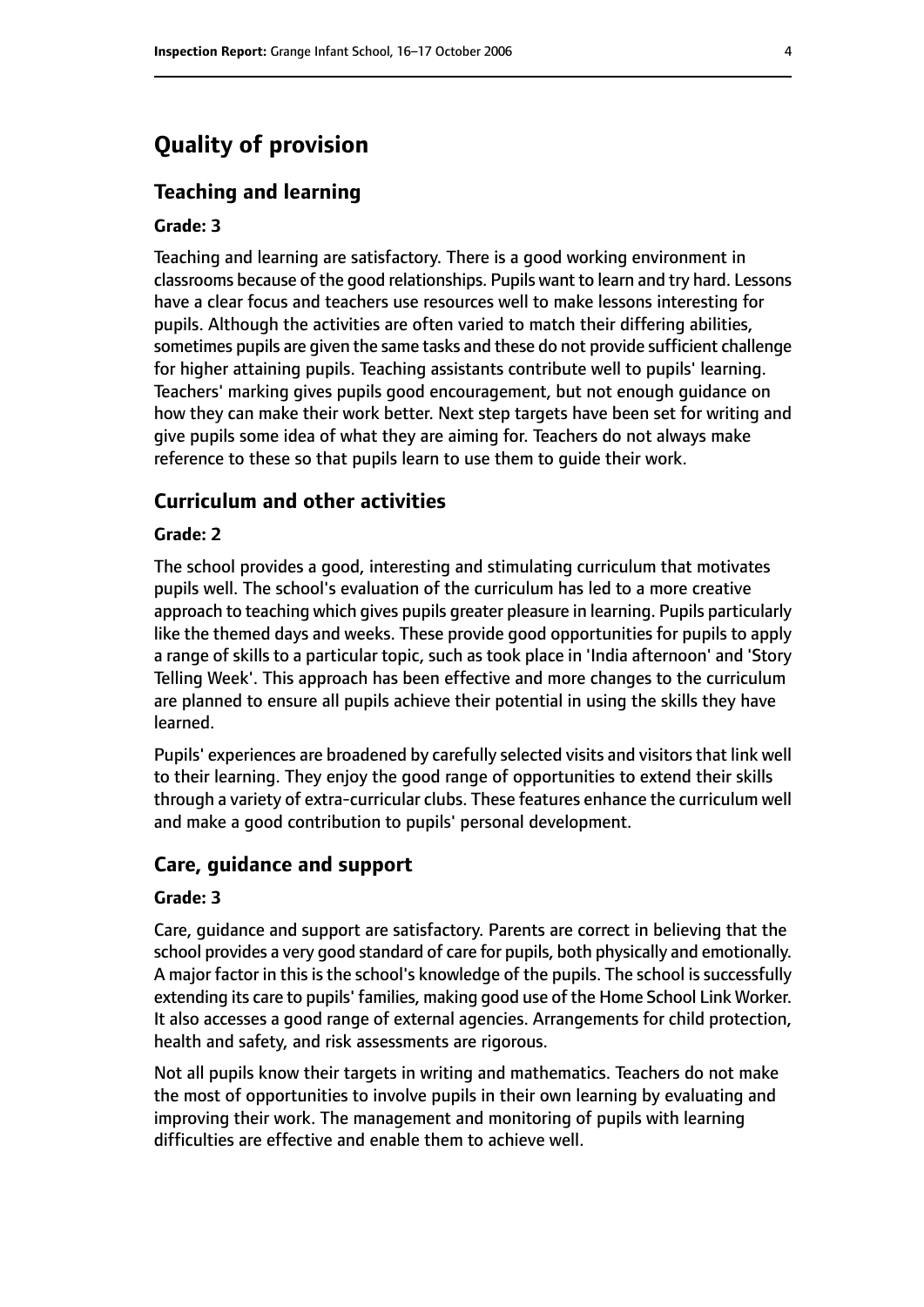# **Leadership and management**

#### **Grade: 3**

The leadership and management of the school are satisfactory. The headteacher has a very clear vision for the school. Staff share her commitment to pupils' personal development and the fulfilment of their potential. The headteacher and deputy head have given strong leadership and introduced a range of necessary changes. The developing curriculum is contributing to the pupils' increased enjoyment and motivation. In guided reading teachers have started to focus more sharply on what pupils need to do to improve their progress.

Many of the changes to the school's organisation and monitoring systems have been too recent to have an impact on standards and achievement. A computer program to help track pupils' progress has recently been introduced but is not yet fully used to guide teaching and learning. Senior staff analyse assessment data, but there is too little emphasis in teaching on tracking pupils' progress over time to inform the setting of appropriately challenging targets and raise the school's performance.

Governors visit the school regularly. The governing body provides appropriate challenge and supports the school well. There has been satisfactory improvement since the last inspection. AAall staff, including the newly appointed year leaders are now involved in evaluating the school. Pupils and parents are regularly consulted through questionnaires and meetings and the school has made constructive use of their suggestions. Senior managers ensure that all staff receives appropriate professional development and performance management is now given a high priority. The headteacher and deputy head monitor teaching effectively. Year leaders have clearly defined responsibilities which include opportunities for them to monitor the work of the teaching assistants. These initiatives reflect the strength of the leadership team in moving the school forward and indicate the school's good capacity to improve.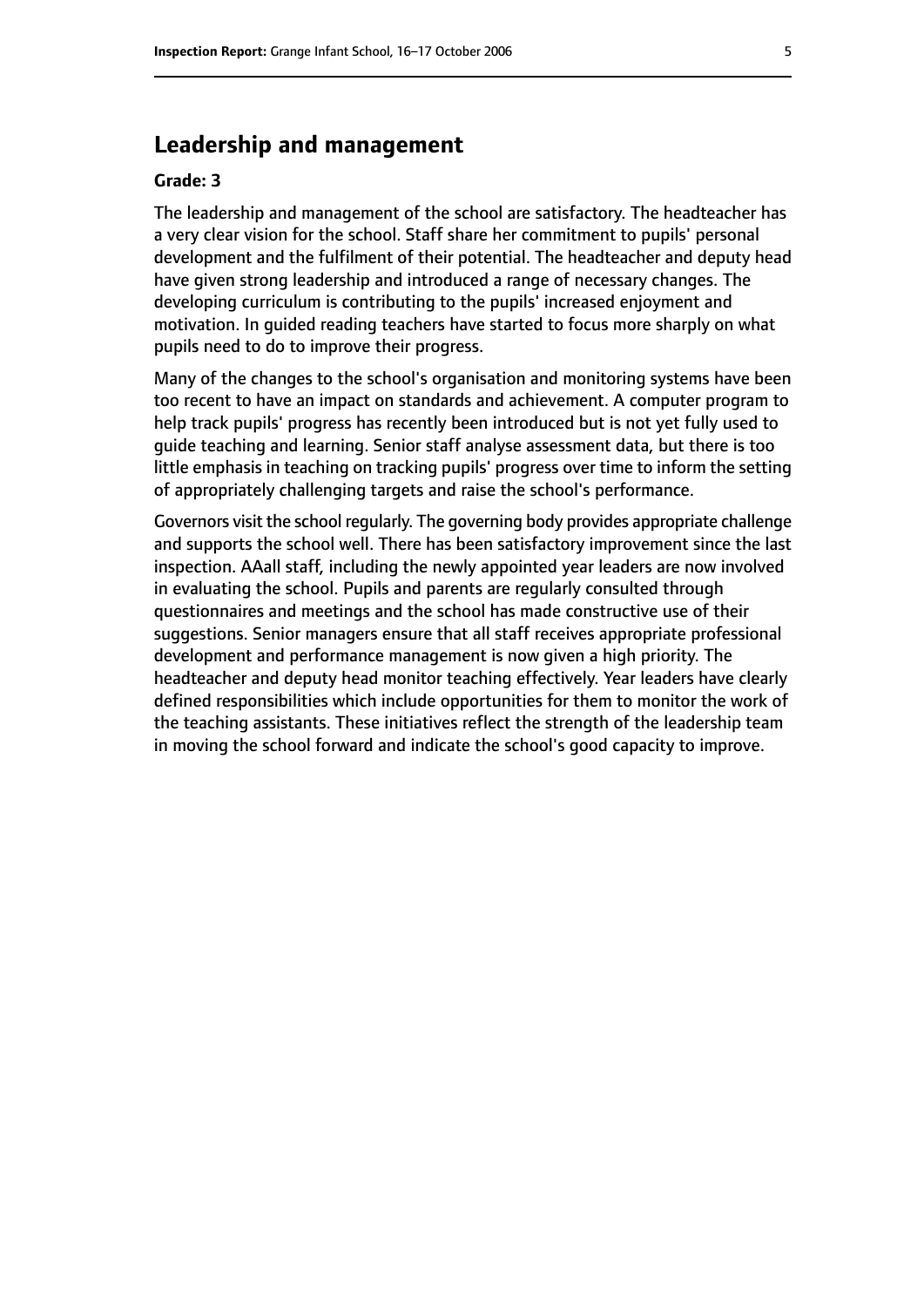**Any complaints about the inspection or the report should be made following the procedures set out inthe guidance 'Complaints about school inspection', whichis available from Ofsted's website: www.ofsted.gov.uk.**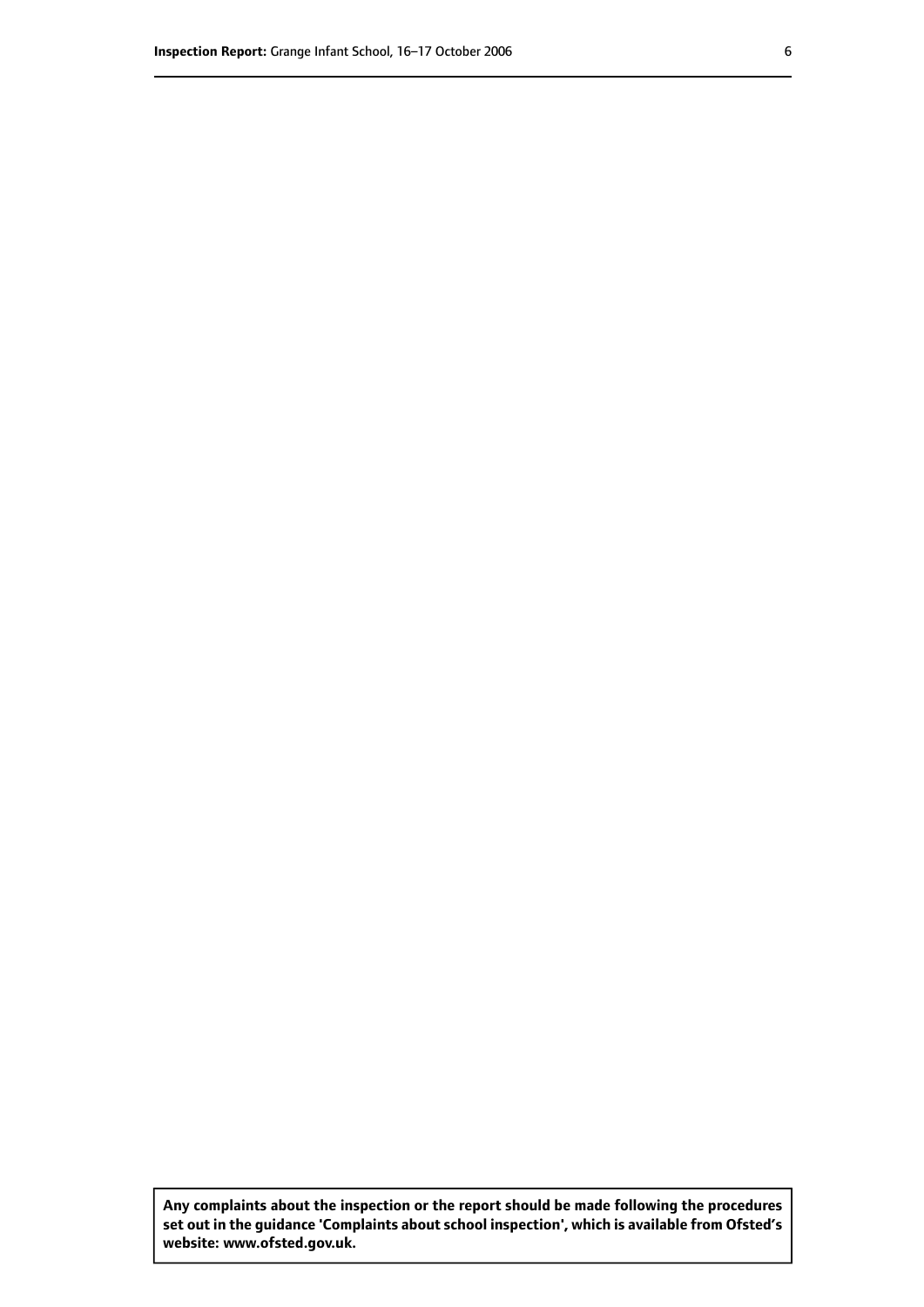# **Inspection judgements**

| Key to judgements: grade 1 is outstanding, grade 2 good, grade 3 satisfactory, and grade 4 | School         |
|--------------------------------------------------------------------------------------------|----------------|
| inadeauate                                                                                 | <b>Overall</b> |

# **Overall effectiveness**

| How effective, efficient and inclusive is the provision of education, integrated<br>care and any extended services in meeting the needs of learners? |     |
|------------------------------------------------------------------------------------------------------------------------------------------------------|-----|
| How well does the school work in partnership with others to promote learners'<br>well-being?                                                         |     |
| The quality and standards in the Foundation Stage                                                                                                    |     |
| The effectiveness of the school's self-evaluation                                                                                                    |     |
| The capacity to make any necessary improvements                                                                                                      |     |
| Effective steps have been taken to promote improvement since the last<br>inspection                                                                  | Yes |

## **Achievement and standards**

| How well do learners achieve?                                                                               |  |
|-------------------------------------------------------------------------------------------------------------|--|
| The standards <sup>1</sup> reached by learners                                                              |  |
| How well learners make progress, taking account of any significant variations between<br>groups of learners |  |
| How well learners with learning difficulties and disabilities make progress                                 |  |

## **Personal development and well-being**

| How good is the overall personal development and well-being of the<br>learners?                                  |  |
|------------------------------------------------------------------------------------------------------------------|--|
| The extent of learners' spiritual, moral, social and cultural development                                        |  |
| The behaviour of learners                                                                                        |  |
| The attendance of learners                                                                                       |  |
| How well learners enjoy their education                                                                          |  |
| The extent to which learners adopt safe practices                                                                |  |
| The extent to which learners adopt healthy lifestyles                                                            |  |
| The extent to which learners make a positive contribution to the community                                       |  |
| How well learners develop workplace and other skills that will contribute to<br>their future economic well-being |  |

## **The quality of provision**

| $\Box$ How effective are teaching and learning in meeting the full range of the $\Box$<br>  learners' needs?        |  |
|---------------------------------------------------------------------------------------------------------------------|--|
| $\mid$ How well do the curriculum and other activities meet the range of needs<br>$\mid$ and interests of learners? |  |
| How well are learners cared for, guided and supported?                                                              |  |

 $^1$  Grade 1 - Exceptionally and consistently high; Grade 2 - Generally above average with none significantly below average; Grade 3 - Broadly average to below average; Grade 4 - Exceptionally low.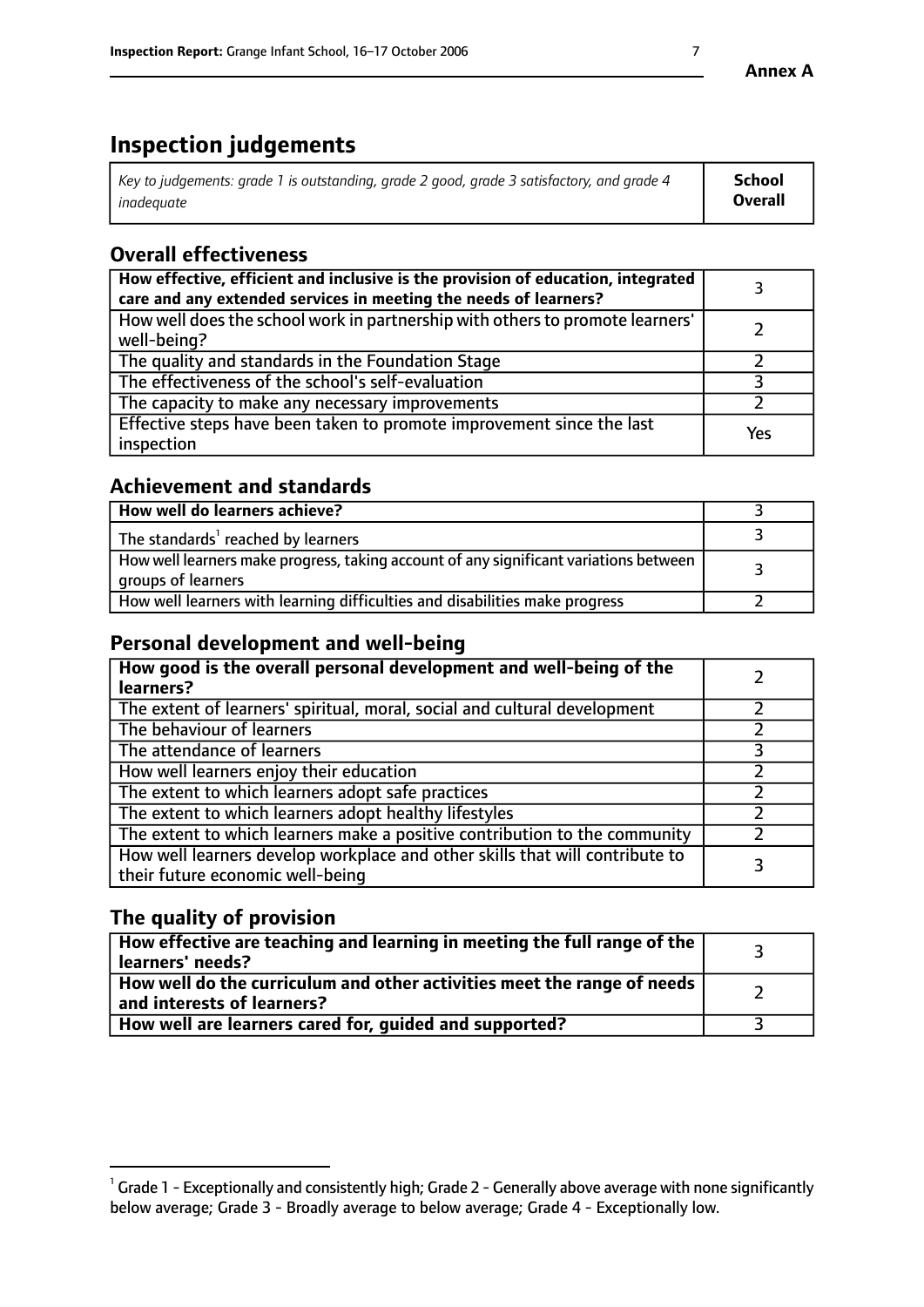# **Leadership and management**

| How effective are leadership and management in raising achievement<br>and supporting all learners?                                              | 3         |
|-------------------------------------------------------------------------------------------------------------------------------------------------|-----------|
| How effectively leaders and managers at all levels set clear direction leading<br>to improvement and promote high quality of care and education |           |
| How effectively performance is monitored, evaluated and improved to meet<br>challenging targets                                                 | 3         |
| How well equality of opportunity is promoted and discrimination tackled so<br>that all learners achieve as well as they can                     | 3         |
| How effectively and efficiently resources, including staff, are deployed to<br>achieve value for money                                          | 3         |
| The extent to which governors and other supervisory boards discharge their<br>responsibilities                                                  |           |
| Do procedures for safeguarding learners meet current government<br>requirements?                                                                | Yes       |
| Does this school require special measures?                                                                                                      | <b>No</b> |
| Does this school require a notice to improve?                                                                                                   | <b>No</b> |